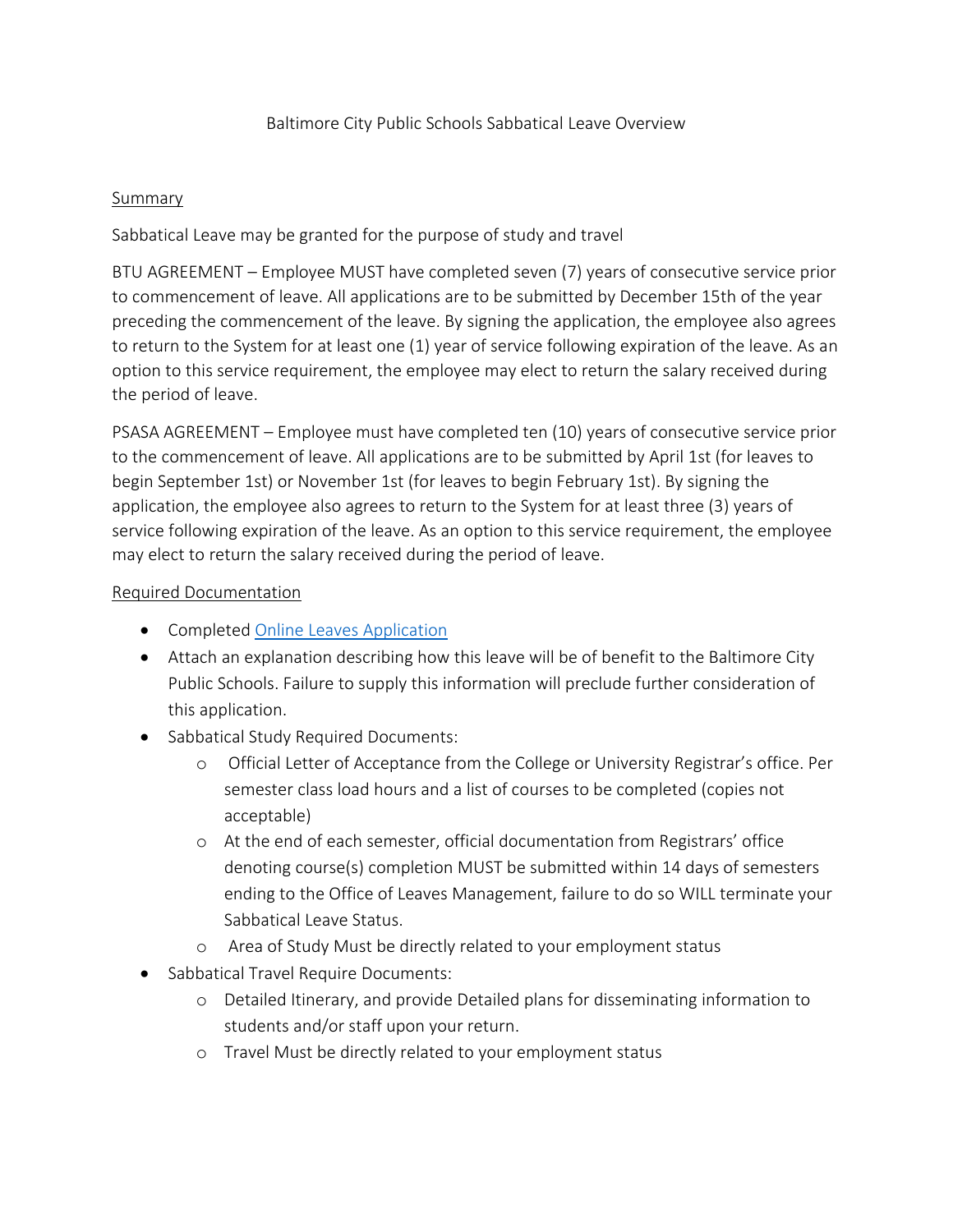# Notification

- Once the application is reviewed the employee will receive notification of approval or denial.
- Leave is not authorized unless approved by the Department of Human Capital.
- Failure to received prior approval may result in appropriate disciplinary action up to and including termination.

## Pay Status

• The employee receives 50 percent of his or her annual salary while on leave. The employee's benefit status will remain active. Premium deductions for the various benefits will be deducted from the employee's bi-weekly paycheck (if applicable). If the employee's bi-weekly earnings do not cover the cost of the benefits, an invoice will be sent to the employee (by the Department of Fiscal Management) for his/her portion of the benefits premium that would normally be deducted from a paycheck.

# Benefits Status

• The employee's benefit status will remain active. Premium deductions for the various benefits will be deducted from the employee's bi-weekly paycheck (if applicable). If the employee's bi-weekly earnings do not cover the cost of the benefits, an invoice will be sent to the employee (by the Department of Fiscal Management) for his/her portion of the benefits premium that would normally be deducted from a paycheck.

# Return To Work

• 30 days prior to the end of your leave approval date, you must contact Leaves Management by email at HumanCapital@bcps.k12.md.us to request your placement in an active assignment. Leaves Management will forward your request to the appropriate department that will handle your placement to an active assignment.

# BTU Employee Evaluations

• In keeping with section 15.22 of the BTU contract, BTU employees who are absent more than 60 days in the school year shall receive an annual rating of "Administrative Effective/Satisfactory" on their annual evaluation with no Achievement Units (AUs). This rating can be used for certification purposes.